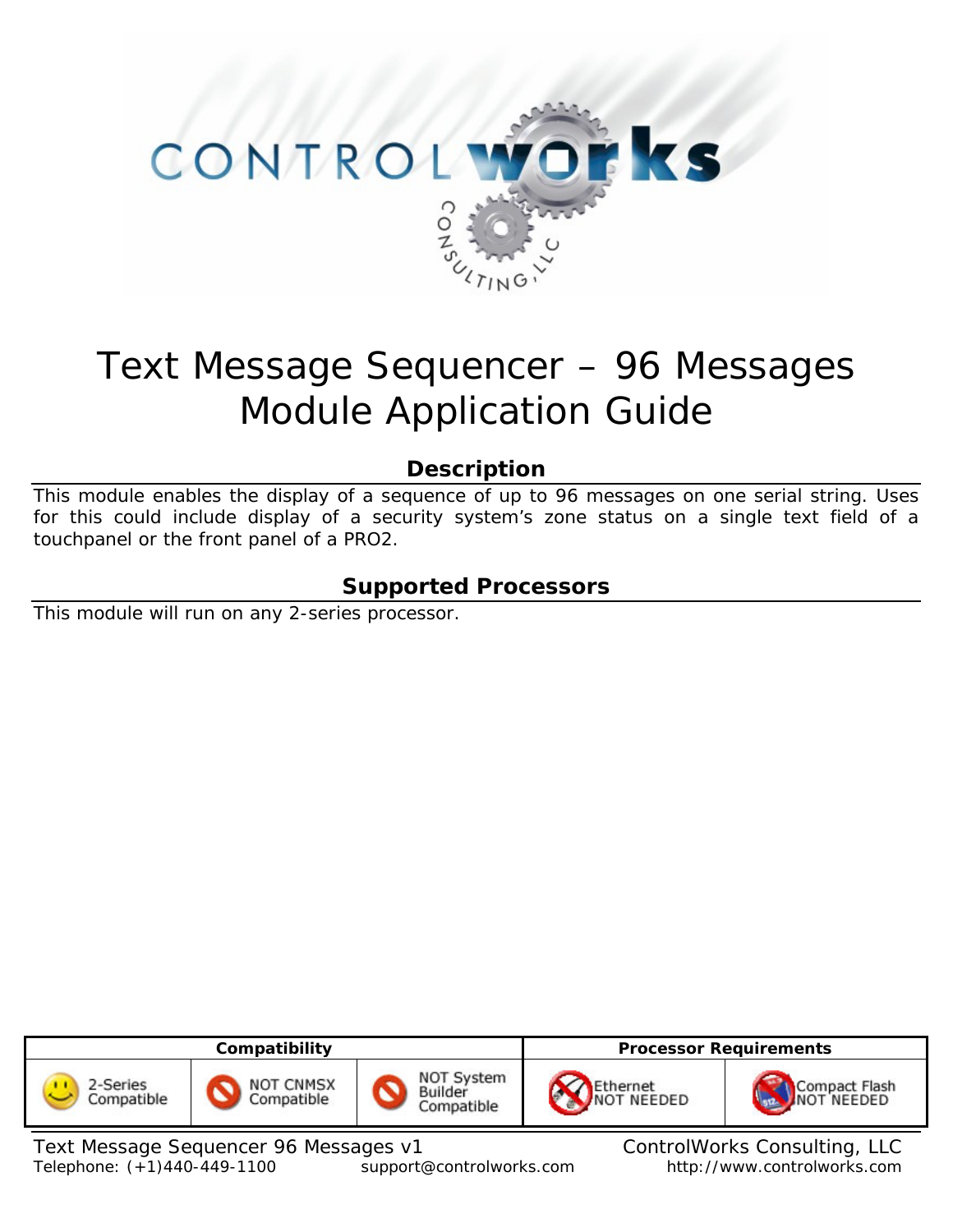# **Module Application**

The module will cycle through all active events on the pulsing of the clock input and display the text defined in the parameters of the module. Events that are not latched high will be skipped. Typically this module would be used to support a security system that does not provide the scrolling text feedback from the keypad. Connecting the status of each zone from the panel to the inputs on this module will allow you to emulate the scrolling function. We have also used the module to scroll warnings on a touchpanel related to residential systems such as sump alarms, freeze alarms, generator failure status, etc.

## **Signal and Parameter Descriptions**

Bracketed signals such as "[signal\_name]" are optional signals

### **DIGITAL INPUTS**

| sent out event text\$ |
|-----------------------|
|                       |
| message to be sent.   |

#### **ANALOG INPUTS**

This module does not utilize any analog inputs.

#### **SERIAL INPUTS**

This module does not utilize any serial inputs.

#### **DIGITAL OUTPUTS**

[message\_active\_fb]................................................. Latched high as long as at least one event is active.

#### **ANALOG OUTPUTS**

This module does not utilize any analog outputs.

#### **SERIAL OUTPUTS**

event\_text\$. ............................................................ Contains the string generated on the pulse of clock. The string contents are generated from the corresponding Event\_Message\_X parameter field.

#### **PARAMETERS**

Event\_Message\_1 – Event\_Message\_96....................... Enter the string to be sent out when the corresponding event is active and clock is pulsed.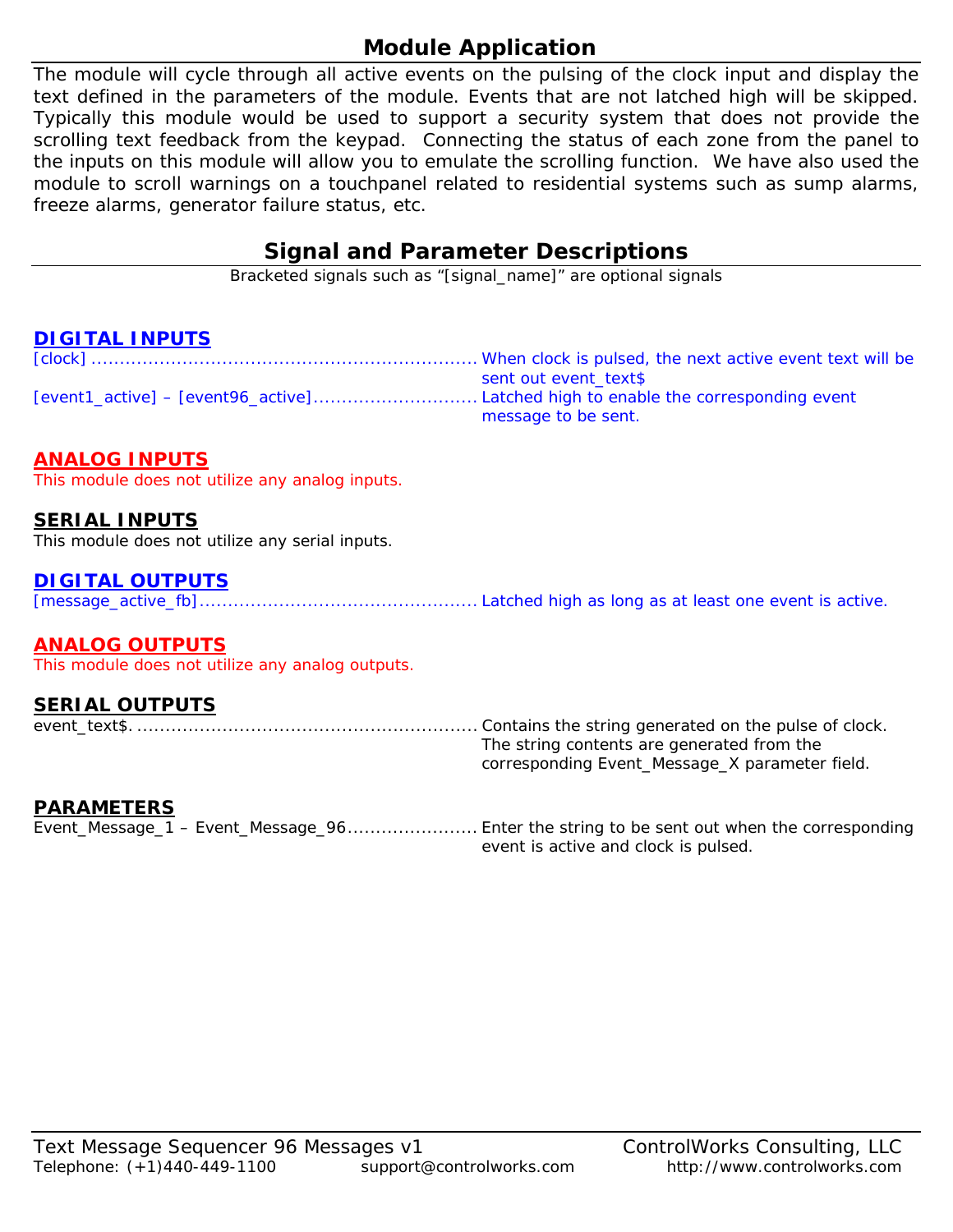This module is FREE, so sorry but that means no support.

Updates, when available, are automatically distributed via Email notification to the address entered when the module was purchased.

## **Distribution Package Contents**

The distribution package for this module should include:

| Text_Sequencer_96_Messages_v1.umc  Crestron User Module                       |  |
|-------------------------------------------------------------------------------|--|
| Text Message Sequencer Engine v1.usp  SIMPL+ file used within the user module |  |
| Text Message Sequencer Engine v1.ush  SIMPL+ header file                      |  |
| Text_Message_Sequencer_96_zones_Demo_v1.smw  Demo program for PRO2 processor  |  |
| Text Message Sequencer 96 Messages v1 Help.pdf  Help file for user module     |  |